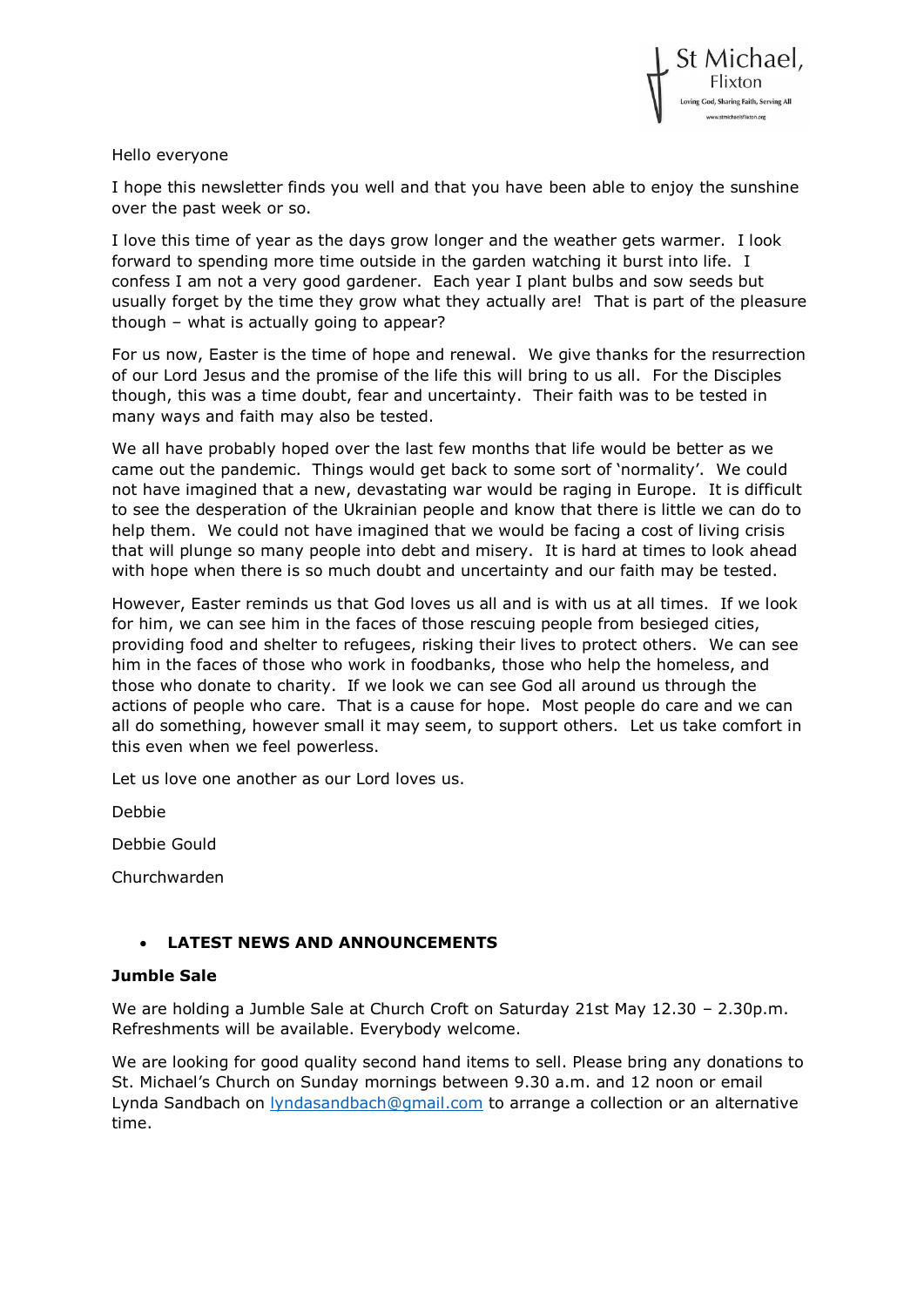All proceeds will go towards the upkeep of our church. We look forward to seeing you there!

## **Updated rota for Thursday morning Holy Communion services**

1<sup>st</sup> and 3<sup>rd</sup> Thursday of the month at 10.30 a.m. at St John's, Flixton

2<sup>nd</sup> and 4<sup>th</sup> Thursday of the month at 10.15 a.m. at St Michael's, Flixton

5<sup>th</sup> Thursday of the month at 10.30 a.m. St John's, Flixton

## **Flixton Community Choir**

The choir has started rehearsing inside our church building on Tuesday evenings between 7.30 p.m. and 8.30 p.m. Their upcoming dates are  $17<sup>th</sup>$  and  $24<sup>th</sup>$  May;  $7<sup>th</sup>$ ,  $14<sup>th</sup>$ ,  $21^{st}$ , and  $28^{th}$  June; and  $5^{th}$  and  $12^{th}$  July. Past members and anyone new who would like to join them will be welcomed.

## **Walking Club**

Our Walking Club meets on the first Wednesday of the month inside our church building at 9:30 a.m. Everyone is welcome to join us, whatever your level of mobility. There will be a shorter and longer walk on offer. Initially these will be walks from church, but hopefully in time we will go further afield in cars.

## **Pub Church**

Pub Church takes place on the first Wednesday of each month at 8 p.m. The Church Inn pub is ideally located next door to St Michael's Church. Pub Church is a place to have a drink with friends (whether they be old or new), chat, have a laugh, and share in each other's fellowship.

## • **ST MICHAEL'S CHURCH SERVICES**

### **Family Friendly services**

Our Family Friendly services have restarted again on Mondays during term time only. They begin at 3.40 p.m. to allow as many people to attend following the end of the school day. The church doors will be open from 3.25 p.m. onwards.

### **Family Praise services**

Our monthly Family Praise services are held inside our church building on the first Sunday of the month at 4 p.m.

### **Sunday School**

Parents and children are all welcome to attend starting at 10 a.m. in Church Croft, during term time only. It is an hour's worth of learning and activities which are linked to the services and readings taking place during the main Parish Communion service in Church. Each session lasts for approximately 60 minutes, and the children are brought back into the church building for the end of the service. The parents/guardians of younger children are welcome to stay with their children for the first few weeks of their attendance or until they are settled.

Our Sunday School teachers plan and deliver the lessons each week. They are DBS checked by the Diocese of Manchester. If you are interested in volunteering please speak to a member of the Sunday School team.